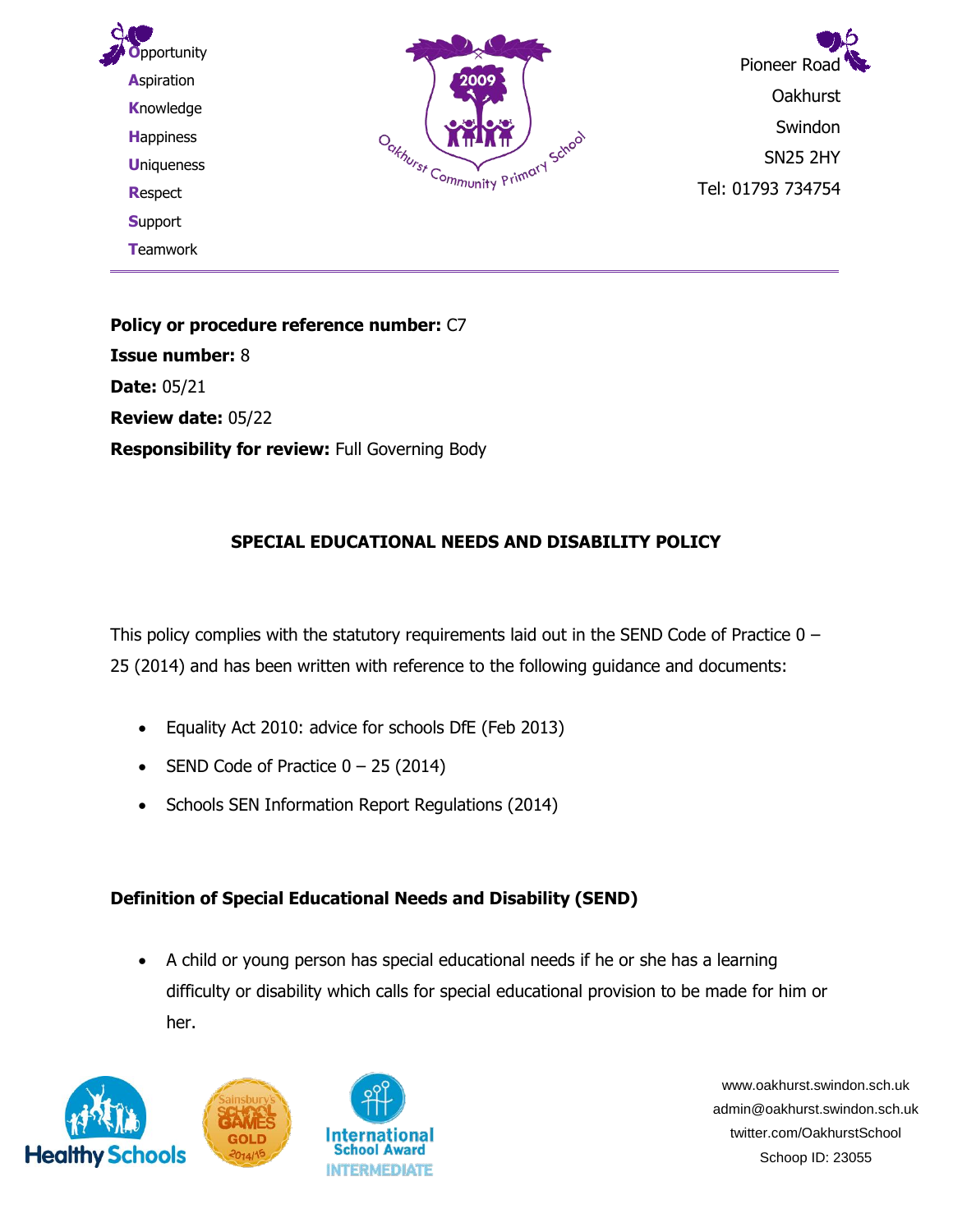- A learning difficulty or disability is a significantly greater difficulty in learning than the majority of others of the same age.
- Health care or social care provision which educates or trains a child or young person is to be treated as special educational provision.
- Special educational provision means educational or training provision that is additional to, or different from, that made generally for others of the same age in a mainstream setting in England.

Code of Practice 2014

#### **Adhering to the Code of Practice 2014:**

Oakhurst Primary School ensures that every teacher within the school is a teacher of SEND and has responsibility for each child within their class. Teachers identify and provide for those pupils with special educational needs, allowing them to join in all school activities together with pupils who do not have special educational needs.

### **Rationale**

Oakhurst Community Primary School provides a broad and balanced curriculum for all children, where all teachers are teachers of Special Educational Needs. When planning, teachers set suitable learning challenges and respond to children's diverse learning needs. A minority of children may have particular learning and assessment requirements that could create barriers to learning. These requirements are likely to arise as a consequence of a child having a special educational need or disability. Teachers take account of these requirements and together with the SENDCo and parents, make provision where necessary, to support individuals or groups of children and enable them to participate effectively in curriculum and assessment activities.

Children may have special educational needs and disabilities either throughout, or at any time during, their school life. This policy ensures that curriculum planning and assessment for





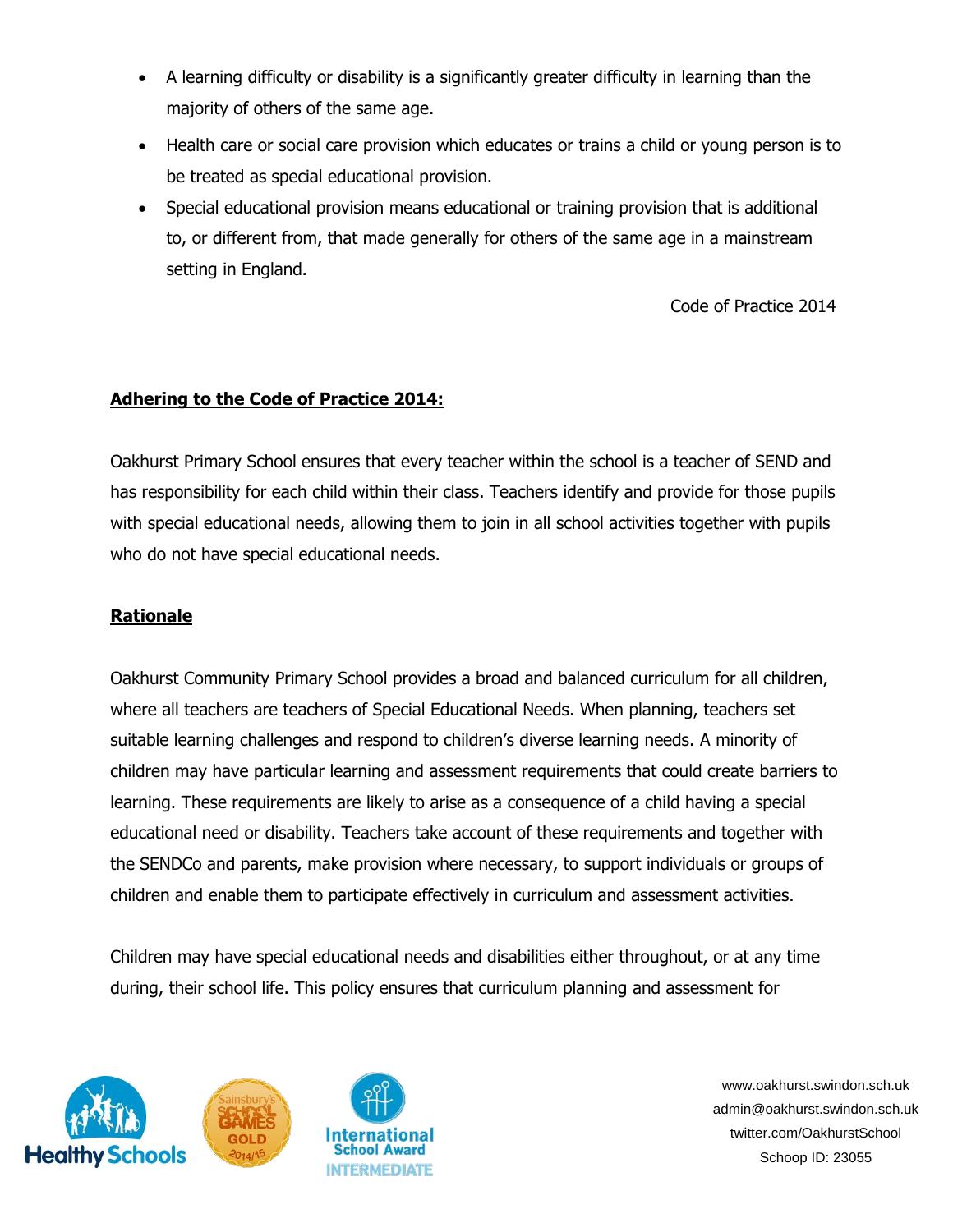children with special educational needs and disabilities takes account of the type and extent of the difficulty experienced by the child.

## **Aims**

The policy has been developed in accordance with the following principles:

- All teachers are teachers of SEND.
- All students should share in every aspect of school life.
- All staff have the highest aspirations for each child's progress and all students can achieve their very best.
- To create an environment that meets the special educational needs or disabilities of each child.
- To ensure that any special educational needs or disabilities of children are identified, assessed and provided for.
- To enable parents and children to participate in the decision making and planning process for children with special needs and disabilities;
- To identify the roles and responsibilities of staff in providing for children's special educational needs and disabilities.
- To enable all children to have full access to all elements of the school curriculum, regardless of their needs.
- To prepare children for future independence by addressing all aspects of their learning.

## **Four broad areas of Special Educational Need are recognised**:

Communication and Interaction

Some children have difficulties with speech, language and interaction:

Speech, Language and Communication Needs (SLCN)

Autistic Spectrum Condition (ASC)

Cognition and Learning

Some children have difficulties with acquiring and retaining skills and knowledge, and

understanding concepts:



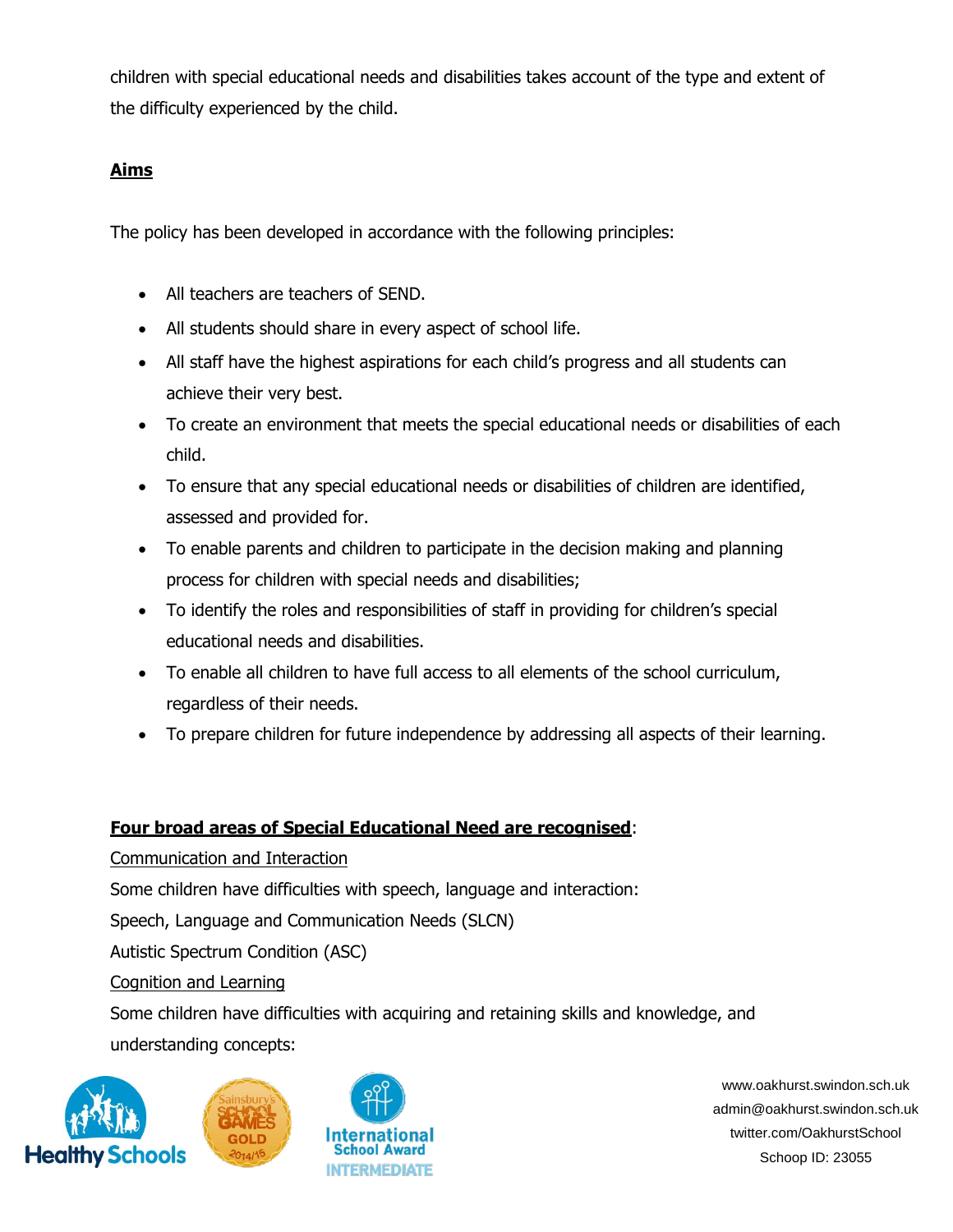Moderate Learning Difficulties (MLD)

Specific Learning Difficulties such as dyslexia (SpLD)

Severe Learning Difficulties (SLD)

Complex Learning and Profound and Multiple Learning Difficulties (PMLD)

# **Social, Emotional and Mental Health Difficulties**

Some children have difficulties which result in challenging or withdrawn behaviours:

Social Emotional and Mental Health (SEMH)

Attention Deficit and Hyperactivity Disorder (ADHD)

Attention Deficit Disorder (ADD)

## **Sensory and/or Physical Difficulties**

Some children have sensory and/or physical impairments:

Visually Impaired (VI)

Hearing Impaired (HI)

Physical Disability (PD)

The following are **NOT SEND** but may impact on progress and attainment:

• Persistent disruptive behaviour where there are no causal factors such as undiagnosed

learning difficulties or difficulties with communication or mental health issues.

- Problems with attendance and punctuality.
- Child Protection Plans and Early Help Records raised through social services and the National Health Service.
- Issues with general physical health and pastoral welfare.
- English as an Additional Language (EAL).
- Being in receipt of the Pupil Premium Grant.
- Being a Child Looked After (CLA) or previously in care.
- Asylum Seeker status.
- Being a young Carer

Through appropriate curricular provision, we believe that children;

- Have different educational and behavioural needs and aspirations.
- Require different strategies for learning.
- Acquire, assimilate and communicate information at different rates.





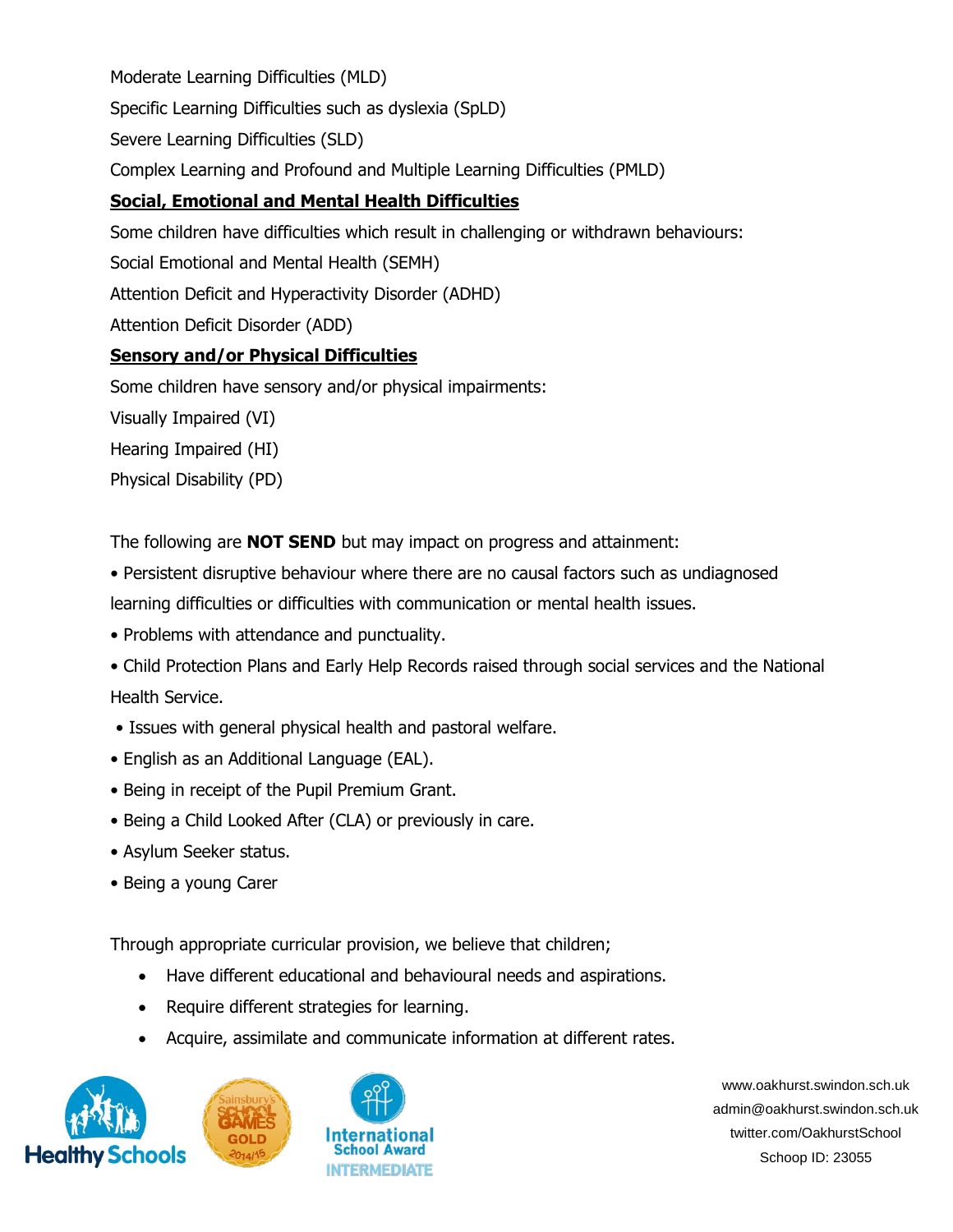Need a range of different teaching approaches and experiences.

Teachers respond to children's diverse needs by;

- Ensuring that targets are ambitious and carefully tailored to match the children's needs and abilities.
- Providing support for children who need help with communication, language and literacy.
- Planning to develop children's understanding through the use of all available senses and experiences.
- Planning for children's full participation in learning, and in physical and practical activities.
- Helping young children to manage their behaviour and to take part in learning effectively and safely.
- Helping individuals to manage their emotions, particularly trauma or stress, listening to the views of the child and their family.

## **Access for All**

In accordance with equality and inclusion procedures, no single child shall be given preferential treatment, rewards or gifts. In exceptional circumstances, where it may be deemed necessary to offer a reward that is not accessible to all, it will be at the discretion of the Senior Leadership Team. Motivators (rewards) given to children with SEND will be appropriate and proportionate. More importantly they will be accessible to all pupils if possible.

## **Roles and Responsibilities**

## **SENDCo**

The SENDCo is responsible for co-ordinating the provision of special educational needs throughout the school and manage the day-to-day operation of the policy. The SENDCo will;

• Coordinate provision for and manage the response to children's differing needs, including the graduated approach to support children with special educational needs and disabilities.





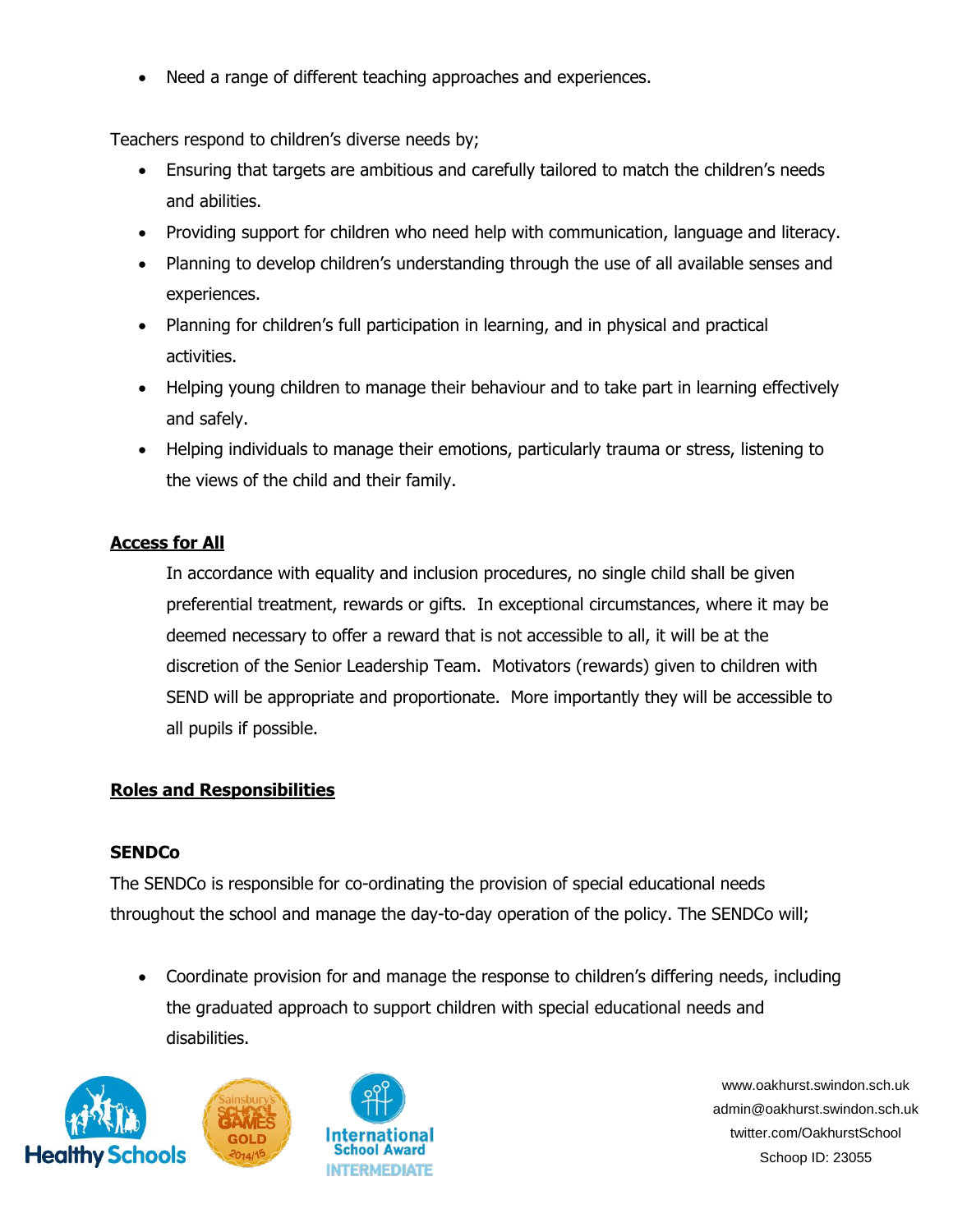- Support and advise colleagues, including continuing professional development.
- Maintain the school's SEND records.
- Contribute to and manage the records of all children with special educational needs and disabilities.
- Manage school based assessments and complete the documentation required by outside agencies and the LA.
- Act as the link between parents, meeting with them at least 3 times a year and provide them with relevant information.
- Hold Annual review meetings for all children with an Education, Health and Care plan.
- Maintain resources and a range of teaching materials to enable appropriate provision to be made.
- Act as a link between external agencies and liaise with other schools.
- Work closely with health and social care professionals to improve outcomes for children with special educational needs and disabilities.
- Monitor and evaluate the special educational needs and disabilities provision and report to the governing body.
- Review annually children who have an Individual Health and Care Plan and make necessary amendments with the support of the School Nurse.
- Work with the Head Teacher and school governors to ensure that the school meets its responsibilities under the Equality Act (2010) with regard to reasonable adjustments and access arrangements.

## **SEND Governor**

The SEND Governor, Mrs Liz Fewings, works on behalf of the Governing Body to ensure that all statutory responsibilities stated in The Disability Discrimination Acts (1995 and 2005), the Education Act (1996) and The Code of Practice (2014) are being carried out by all school staff. The SEND Governor will report each year to parents/carers on the success of the school's SEND policy. The Governing Body will;

• Do its best to ensure that school staff are making the necessary provision for any child who has special educational needs or disabilities.





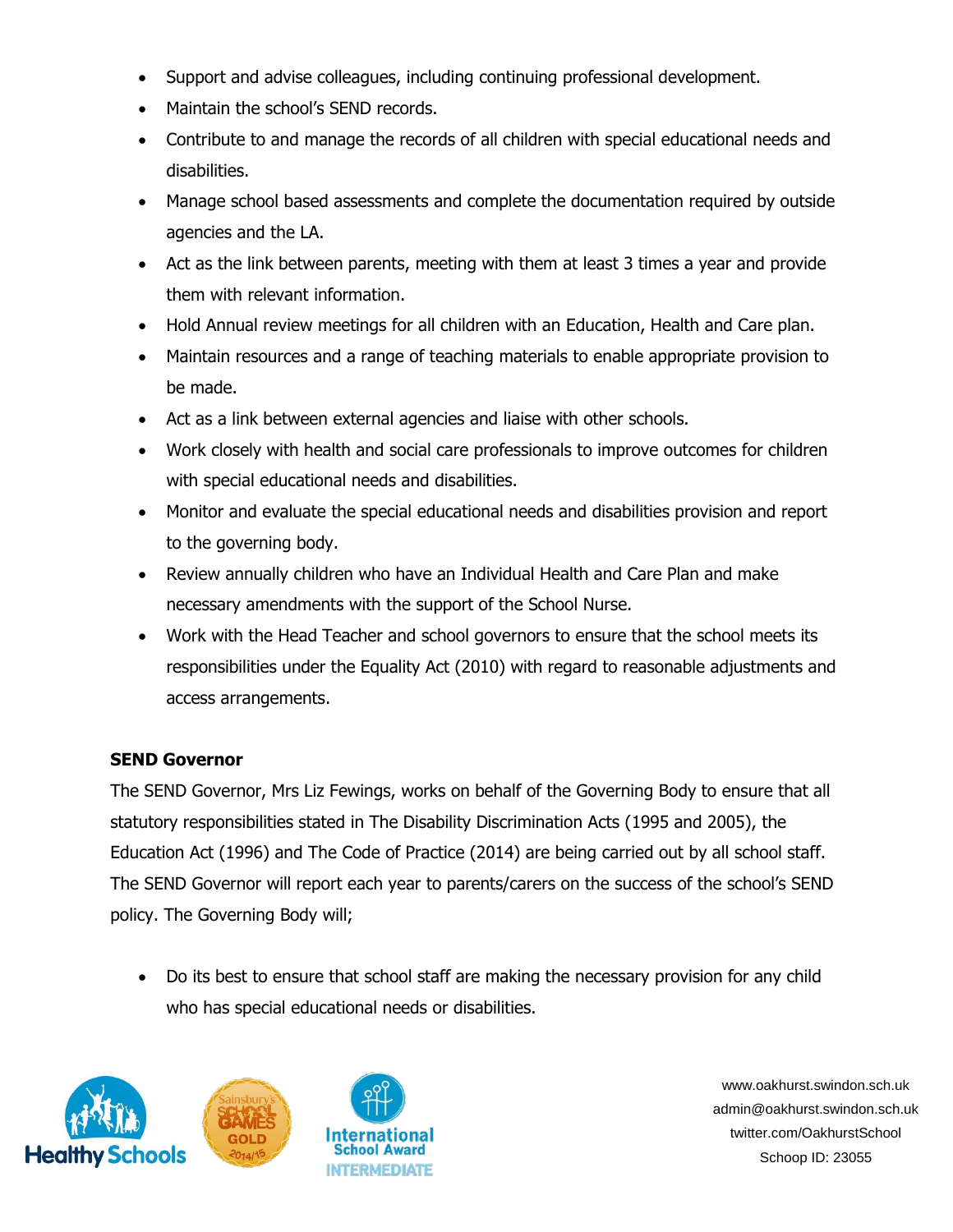- Ensure that all appropriate school staff are aware of identifying, supporting and providing for children with special educational needs.
- Ensure that the teachers are informing parents/carers if a decision is made about SEND provision for their child.
- Ensure that teachers are including each child with SEND has access to a broad and balanced curriculum.
- Have regard to the Special Educational Needs Code of Practice (2014) when carrying out its duties toward children with SEND.
- Draw up and report annually to parents on their policy for supporting children with SEND.
- Have an appointed representative to liaise with the SENDCo on a regular basis and act as a link between the school, parents, head teacher and the Governing body.
- Make sure they are knowledgeable about the school's SEND provision, including how funding and resources are used.
- Ensure that SEND provision is an integral part of the School Improvement Plan and the school's self-evaluation process.

## **Class Teacher - Every Teacher is a Teacher of SEND**

• Teachers are responsible and accountable for the progress and development of the pupils in their class, including where pupils access support from teaching assistants or specialist staff. • High-quality teaching, differentiated for individual pupils, is the first step in responding to pupils who have or may have SEND. Additional intervention and support cannot compensate for a lack of Quality First Teaching.

The class teacher provides quality first teaching and adheres to the school's Assessment Policy. Teachers will work closely with the SENDCo when raising initial concerns and will discuss these concerns with parents/carers. Any such meeting will be recorded and form part of the graduated response. Other responsibilities include, to;

• Initiate the graduated approach through the Core Standards by completing the Quick Checker and Progress Tracker





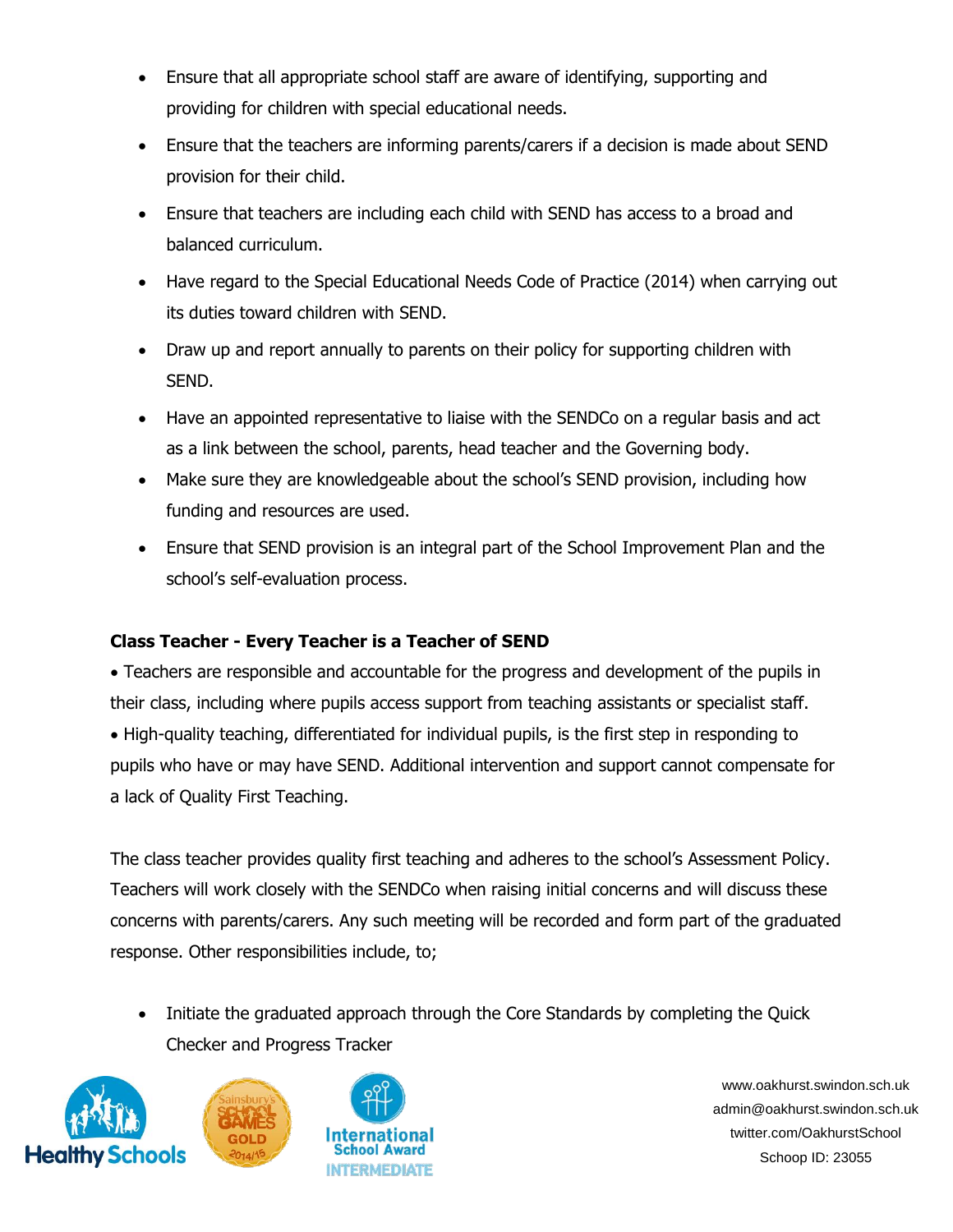- Draft, review and share My Progress Plans with parents and support staff.
- Document on-going discussions with parents.
- Implement recommendations from outside agencies and training attended.
- Complete all necessary paperwork, assessments and write supporting reports for outside agencies or TACs/Annual Reviews.
- Contribute to the My Progress Plan Journals
- Attend TAC meetings and contribute to discussions.

# **The Child**

The code of practice emphasises the importance of the child's voice in the SEND journey. At Oakhurst we embrace the child's empowerment and every child with SEND will complete a My Profile annually. These identify the child's aspirations in life and also highlight a child's likes and dislikes. The My Profiles will always be used as a starting point for a child's assessment of SEND. Where appropriate, children will be invited to the TAC and Annual Review meetings and will feel valued through sharing work or making contributions to discussions.

## **Support Staff**

Staff are deployed to either work specifically with pupils with SEND or as an Intervention Teaching Assistant dependent on the needs of the pupils in the school. All Support Staff are expected to;

- Be actively involved in ensuring daily teaching is inclusive as possible.
- Modify interventions to ensure that they meet the needs of the pupils as specified in Individual Plans.
- Contribute to My Progress Plan Journals and keep records up to date.
- Be proactive in seeking guidance and support about resources and information regarding specific SEND needs.
- Attend meetings or contribute to appropriate applications/referrals.

## **Admission Arrangements**:

The school's admissions policy is based on the agreed Swindon Borough policy. If a child is transferring into the school with an Education Health and Care Plan or has been receiving





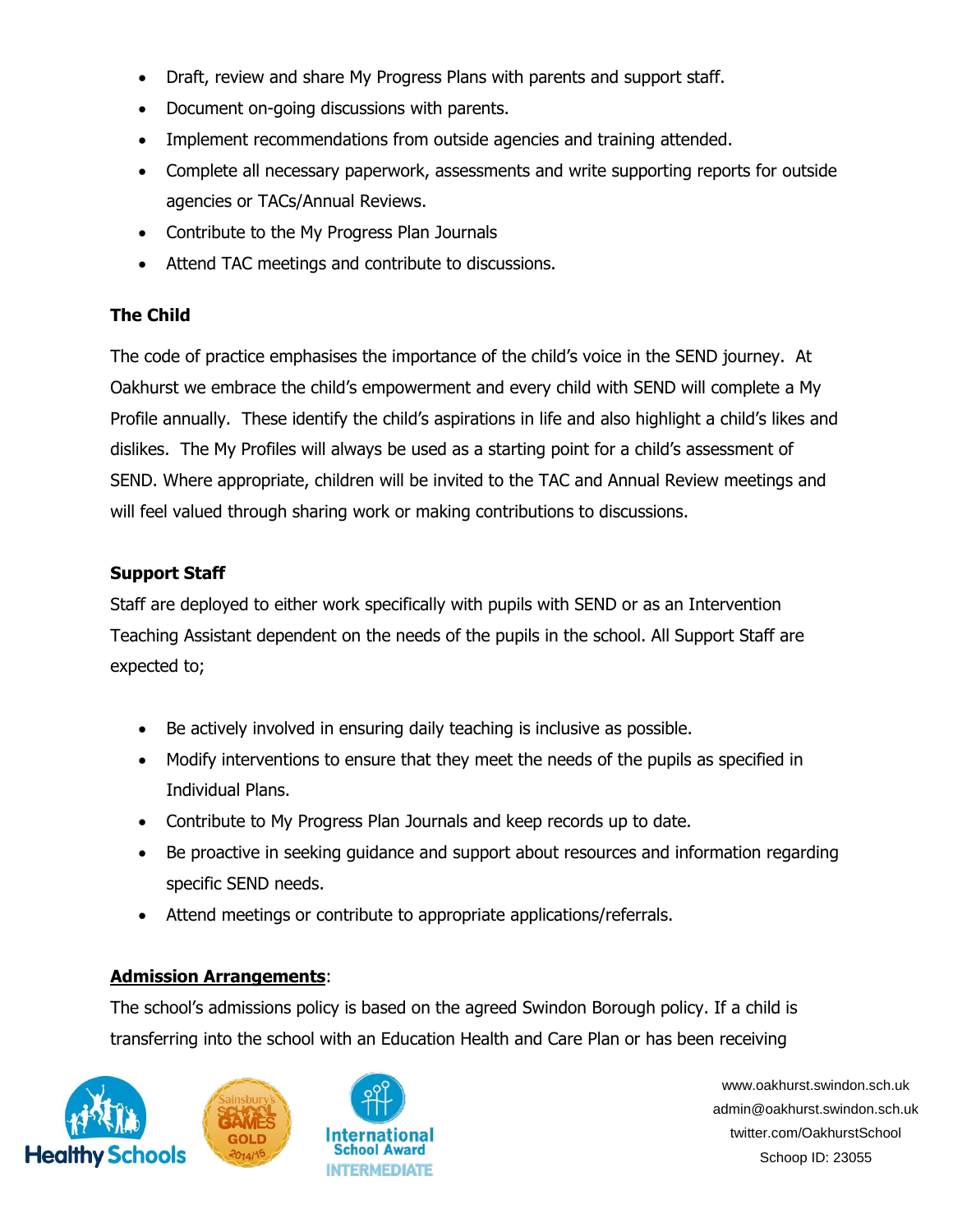additional funding from the Local Authority in their previous school, the continuation of this support will be negotiated with the appropriate officer of the Local Authority to ensure that their needs can be met.

## **To comply with the legal obligations of the Equality Act 2010**:

• Disabled children and young people are not discriminated against, harassed, or victimised.

• Reasonable adjustments are made, including the provision of auxiliary aids and services, to ensure that disabled children and young people are not at a substantial disadvantage compared with their peers.

• Discrimination is eliminated, equality of opportunity is promoted and good relations are fostered between disabled and non-disabled children and young people.

## **We aim to achieve these objectives through**:

• Being fully committed to the inclusion of pupils with special educational needs and disabilities into mainstream lessons.

- Promoting a supportive and caring learning environment.
- Using an approach to learning which allows pupils to make progress and achieve success through small, well-defined steps.
- Ensuring decisions are informed by the insights of parents/carers and those of children and young people themselves.
- Tracking progress of pupils towards targets and keeping under review the additional or different provision that is made for them.
- Providing a variety of teaching strategies and materials to enhance learning.
- Liaising with other members of staff to ensure that SEND pupils have a high profile in school.

## **A Graduated Approach to SEND: Assess, Plan, Do, Review**

All children are entitled to receive Quality First Teaching where, through engaging teaching and differentiation, all groups have their needs met. However, despite this teaching, some children may have difficulties making expected progress and/or are not achieving the attainment and/or progress expected for their age. The class teacher and the SENDCo will review strategies and approaches that are currently being used and ways these might be developed. Individual pupil





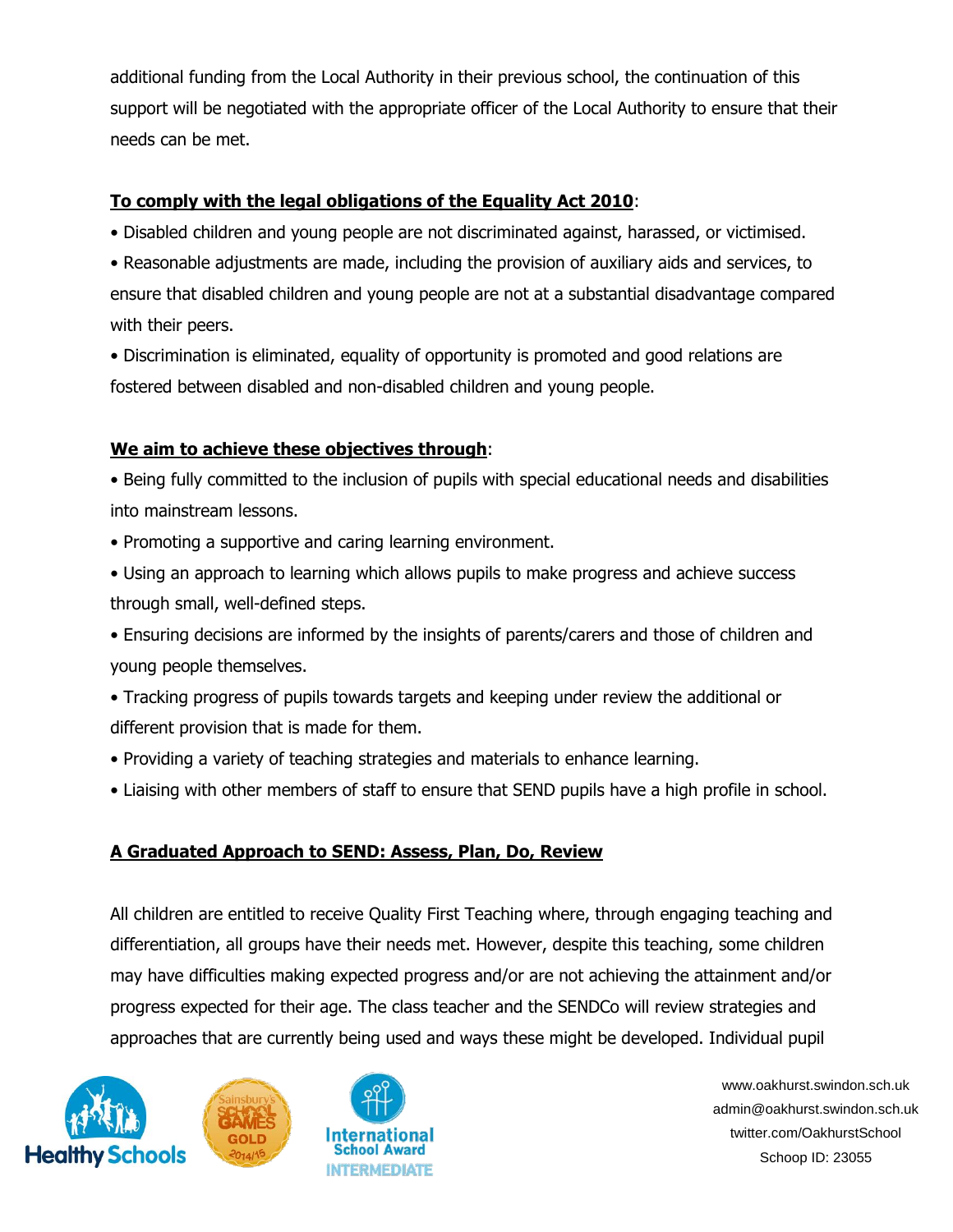progress, barriers to learning and results of formative assessments are also considered, alongside national data and expectations. Where this review leads to the conclusion that the child or young person has significant gaps in terms of their actual progress or access to learning and when this deficit can be ascribed to an identifiable learning need (as stated in the SEND definition above), the child or young person will be placed on the SEND register so that they are able to make greater progress with SEND support. These pupils will require help over and above that which is normally available within the class or will present a long term additional need. A four part cycle, known as **Assess, Plan, Do and Review** commences.

## **A Graduated Approach to SEND Support**

The School operates a graduated response to SEND provision:

*Wave 1* – Quality First Teaching by all teaching staff.

*Wave 2* – Interventions in addition to classroom based differentiation.

 $W$ ave 3 – Interventions that include support and advice from, and interaction with, outside agencies that may lead to and include a Swindon Borough Council Early Help Record or an Education Health and Care Plan.

#### Assess

A detailed assessment of need is carried out to ensure that the full range of an individual's needs is identified, including a full understanding of strengths, difficulties and any barriers to learning. Support and interventions are targeted in accordance with this assessment. As a result, the advice of outside professionals maybe needed. The SENDCo will contact the relevant agency, with parental/carer agreement. Assessments are regularly reviewed to ensure that support and intervention are having an impact on the pupil's progress.

## Plan

The teacher and the SENDCo agree, in consultation with parents/carers on the adjustments, interventions and support that will be put in place. This also includes the expected impact on progress, development and/or behaviour. All staff who work with the pupil are made aware of their needs, the outcomes sought, the support provided and any teaching strategies or approaches that are required. All information is recorded on the child's My Progress Plan which





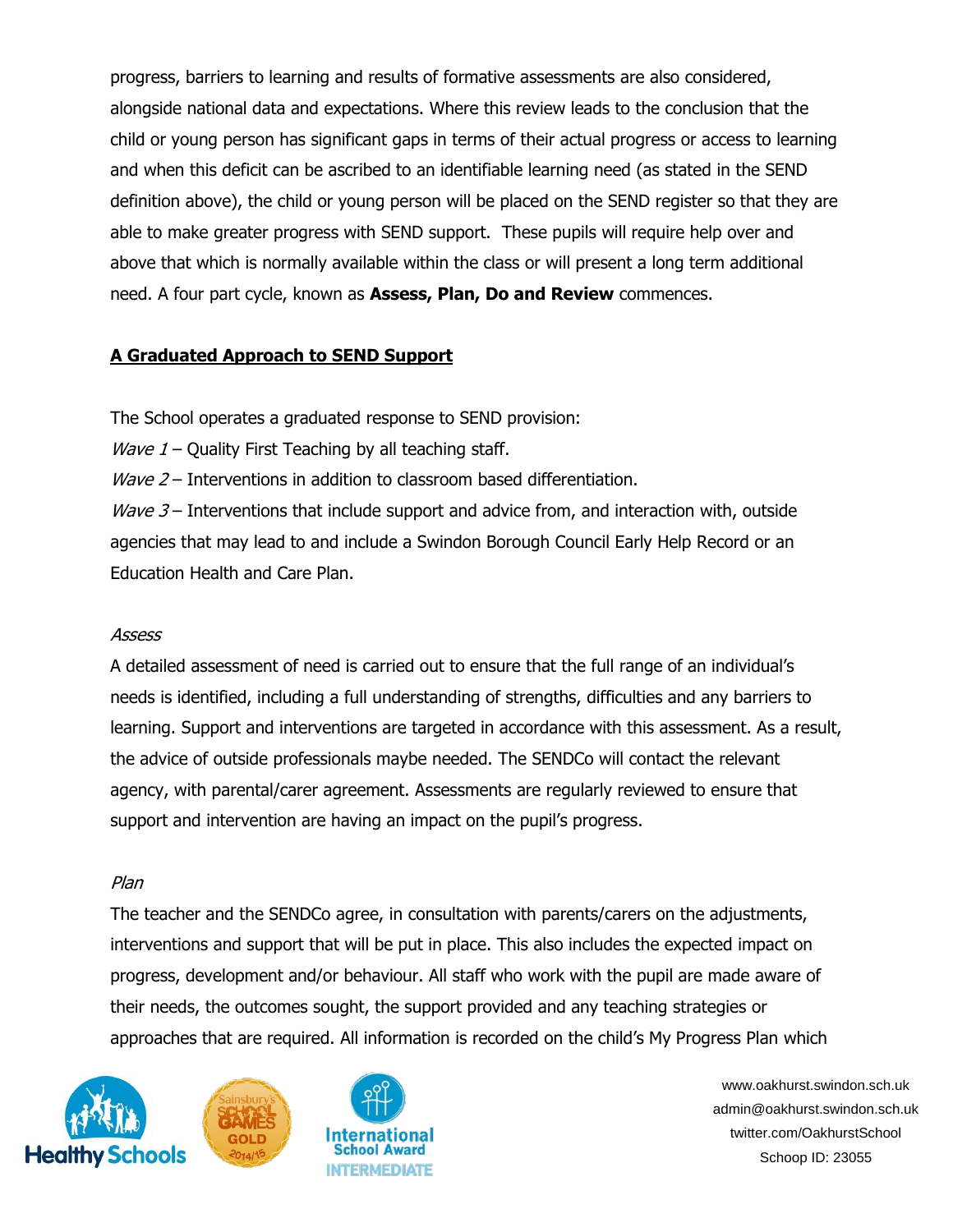is written by the class teacher, with support from the SENDCo if required. The My Progress Plan contains the specific needs of the child, alongside outcomes, strategies, interventions and resources, which are selected to meet the desired outcomes. The written plan is shared with the pupil and parents/carers by the class teacher and is kept in a journal where progress is evidenced. The form also documents where the child is working at in Reading, Writing and Maths and allows the Teacher to seek the appropriate next step for the child, enabling targeted support at the right level. We actively seek parental/carer involvement to reinforce and contribute towards progress at home.

#### Do

The class teacher is responsible for working with the child on a daily basis. Where the interventions involve group or one-to-one teaching away from the main class teacher, they retain responsibility for the pupil. They work closely with any teaching assistants or specialist staff involved, to plan and assess the impact of support and interventions and how they can be linked to classroom teaching. The SENDCo supports the class teacher in the further assessment of the child's particular strengths and areas of difficulties, in problem solving and advising on the effective implementation of support. If required, the SENDCo will request support and advice from outside agencies. Parents/carers will always be informed if an outside agency is being requested to support their child.

#### Review

The effectiveness of the support and interventions and their impact on the pupil's progress is formally reviewed on a termly basis by the class teacher and teaching assistant/s. This includes formal and informal assessments to ascertain the impact of support on the pupil's progress. Interim informal discussions take place between the class teacher and the SENDCo and parents/carers are welcome to request a meeting and/or an update at any time. Outcomes of the formal termly review are shared with the pupil and parents/carers by the class teacher. My Progress Plans are reviewed 4 times a year and if progress is limited, then the SENDCo will work closely with the class teacher and parents to jointly problem solve and adapt the targeted support and provision currently in place. The SENDCo may also carry out further assessments to distinguish whether the child may be presenting a Specific Literacy or Maths difficulty. If this is the case then an individual intervention plan will be created for the child. These assessments





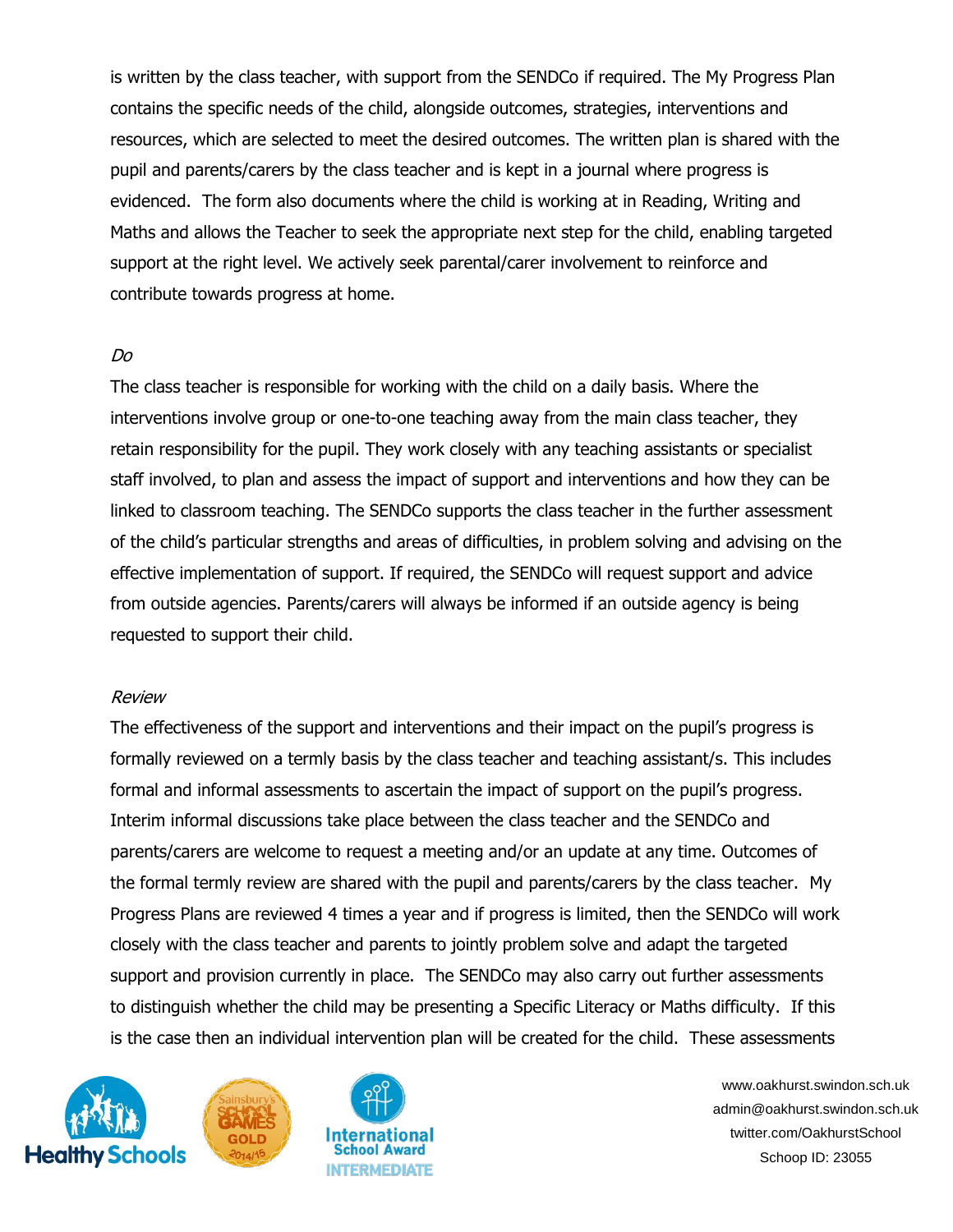may further lead to referrals to The Swindon Dyslexia Service or an Educational Psycholgist for some expert advice and support. The SENDCo is informed of reviews and assessments and offers support and advice to class teachers, teaching assistants and parents/carers accordingly. The level of provision for individual pupils is initially decided upon by the class teacher and the SENDCo and where necessary, the Head Teacher.

Some children require additional support that cannot be met without extra funding from the Local Authority. If, as a school, (in conjunction with the parents/carers and outside agencies) it is felt we need to apply for additional funding, this application will be written by all involved with the child and submitted to the Local Authority for a 'Team around the School' meeting. We will only apply for additional funding if we have evidence through a graduated response that we cannot fully meet the needs of an individual pupil through our own provision arrangements. This will be documented through the Graduated Response process which will have been reviewed at least twice before an application.

Some children, whose needs are particularly significant in certain areas, may need an Education, Health and Care Plan (formerly a Statement of Special Educational Need) which is produced by the Local Authority. If, as a school (in conjunction with the parents/carers and outside agencies) it is felt we need to apply for an Education, Health and Care Plan (EHCP) this will be written by all involved with the child and submitted to the Local Authority. The application will detail the concerns about the child, the support and interventions which are already in place, progress of the child and the complexity of the child's needs. We will only apply for an EHCP if, as a school, we have identified that we cannot fully meet the needs of an individual pupil through our own provision arrangements. This will be documented through the Graduated Response process which will have been reviewed at least twice before an application for an EHCP. Children who have an EHCP/Statement will have an Annual Review to discuss the outcomes of the previous year, using identified outcomes. This meeting will also plan future targets and resources needed for the child and identify any actions which need to be taken. The review meeting will include all relevant school staff and professionals, as well as parents/carers. The child will always be included in some way in this meeting.

#### **Monitoring and evaluation of SEND**





International School Award **INTERMEDIATE**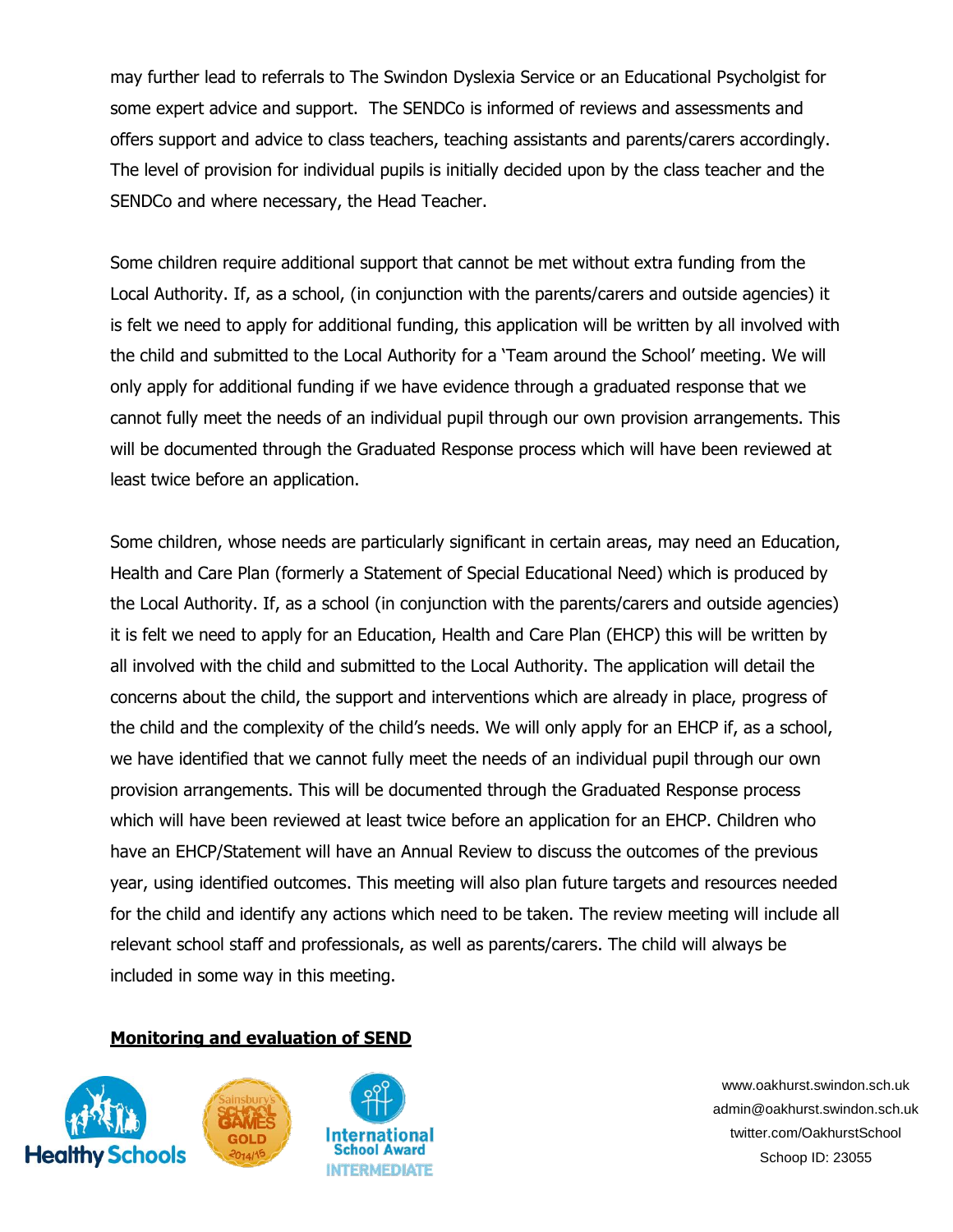The School Improvement Plan and School Self Evaluation Cycle reflects our schools practice of the regular and robust monitoring and evaluation of the quality of provision we offer to all pupils. These documents detail when, and by whom, the monitoring and evaluation occurs. The SEND Governor works on behalf of the governing body to ensure that all staff are carrying out the duties outlined in this policy and that all statutory responsibilities are being upheld.

### **Allocation of resources**

The SENDCo, with the Head Teacher, are responsible for the operational management of the specified and agreed resourcing for special educational needs and disabilities provision within the school. The Head Teacher informs the governing body of how the funding allocated to support special educational needs and disabilities has been used. The Local Authority may allocate additional funding to support named individuals whose needs cannot be met from the school budget.

#### **Partnership with parents**

At all stages of the special educational needs and disabilities process, the school keeps parents fully informed and involved. We take account of the wishes, feelings and knowledge of parents at all stages. We encourage parents to make an active contribution to their child's education. Throughout the year we will have meetings (Journal sharing sessions, appointments etc.) to share the progress of children with special educational needs or disabilities with their parents. We discuss any outside intervention with parents and we share the process of decision-making by providing clear information relating to the education of children with special educational needs and disabilities.

## **Links to Other School Policies**

- Medical Conditions
- Child Protection
- Accessibility Plan